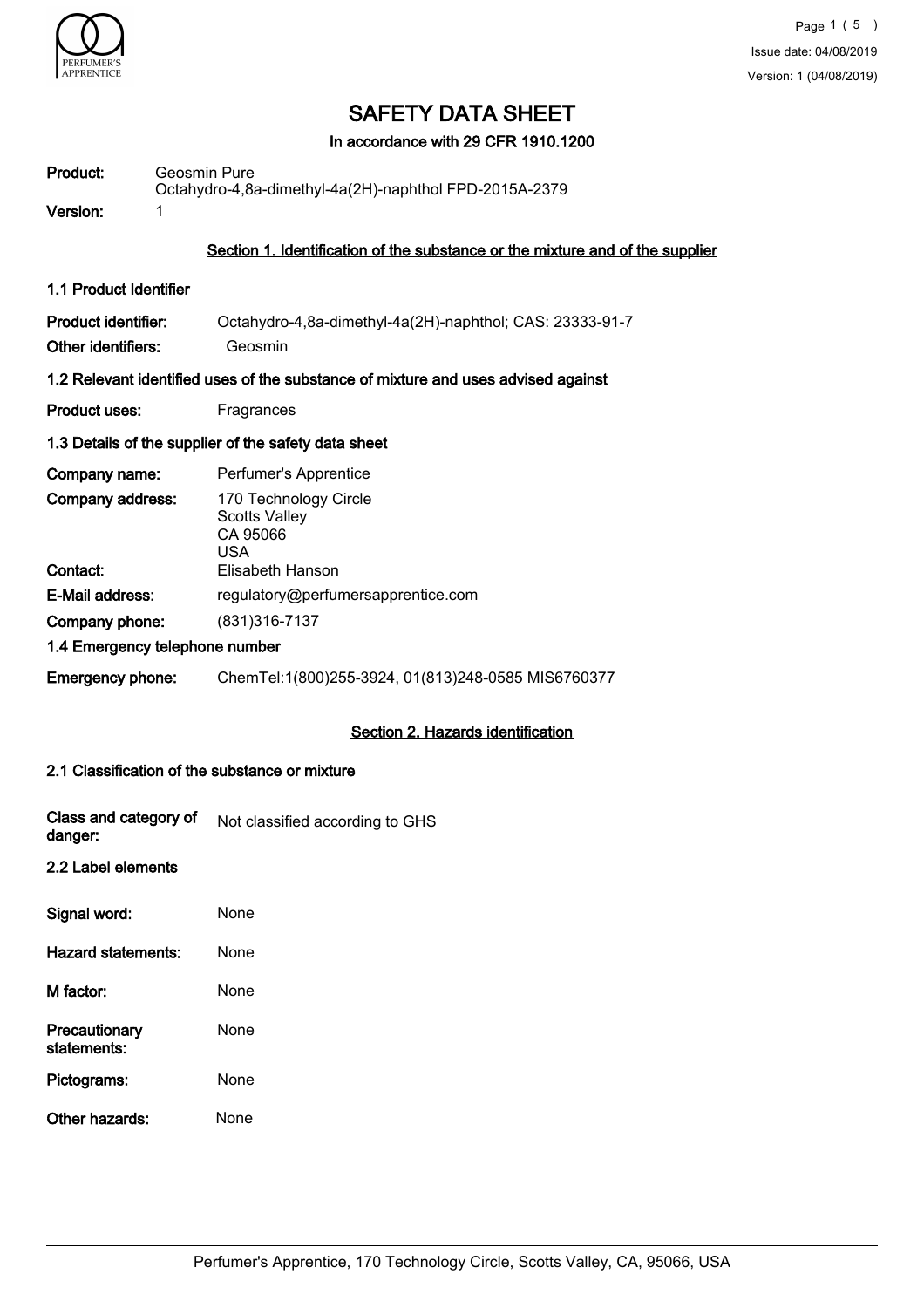

#### In accordance with 29 CFR 1910.1200

| Product: | Geosmin Pure<br>Octahydro-4,8a-dimethyl-4a(2H)-naphthol FPD-2015A-2379 |
|----------|------------------------------------------------------------------------|
| Version: |                                                                        |

#### Section 3. Composition / information on ingredients

- 3.1 Substances
- Product identifier: Octahydro-4,8a-dimethyl-4a(2H)-naphthol; CAS: 23333-91-7

#### Section 4. First-aid measures

#### 4.1 Description of first aid measures

| Inhalation:    | Remove from exposure site to fresh air, keep at rest, and obtain medical attention.                            |
|----------------|----------------------------------------------------------------------------------------------------------------|
| Eye exposure:  | Flush immediately with water for at least 15 minutes. Contact physician if symptoms persist.                   |
| Skin exposure: | Remove contaminated clothes. Wash thoroughly with soap and water. Contact physician if<br>irritation persists. |
| Ingestion:     | Rinse mouth with water and obtain medical attention.                                                           |

#### 4.2 Most important symptoms and effects, both acute and delayed

None expected, see Section 4.1 for further information.

#### 4.3 Indication of any immediate medical attention and special treatment needed

None expected, see Section 4.1 for further information.

#### SECTION 5: Firefighting measures

#### 5.1 Extinguishing media

Suitable media: Carbon dioxide, Dry chemical, Foam.

#### 5.2 Special hazards arising from the substance or mixture

In case of fire, may be liberated: Carbon monoxide, Unidentified organic compounds.

#### 5.3 Advice for fire fighters:

In case of insufficient ventilation, wear suitable respiratory equipment.

### Section 6. Accidental release measures

## 6.1 Personal precautions, protective equipment and emergency procedures:

Avoid inhalation. Avoid contact with skin and eyes. See protective measures under Section 7 and 8.

## 6.2 Environmental precautions:

Keep away from drains, surface and ground water, and soil.

### 6.3 Methods and material for containment and cleaning up:

Remove ignition sources. Provide adequate ventilation. Avoid excessive inhalation of vapours. Contain spillage immediately by use of sand or inert powder. Dispose of according to local regulations.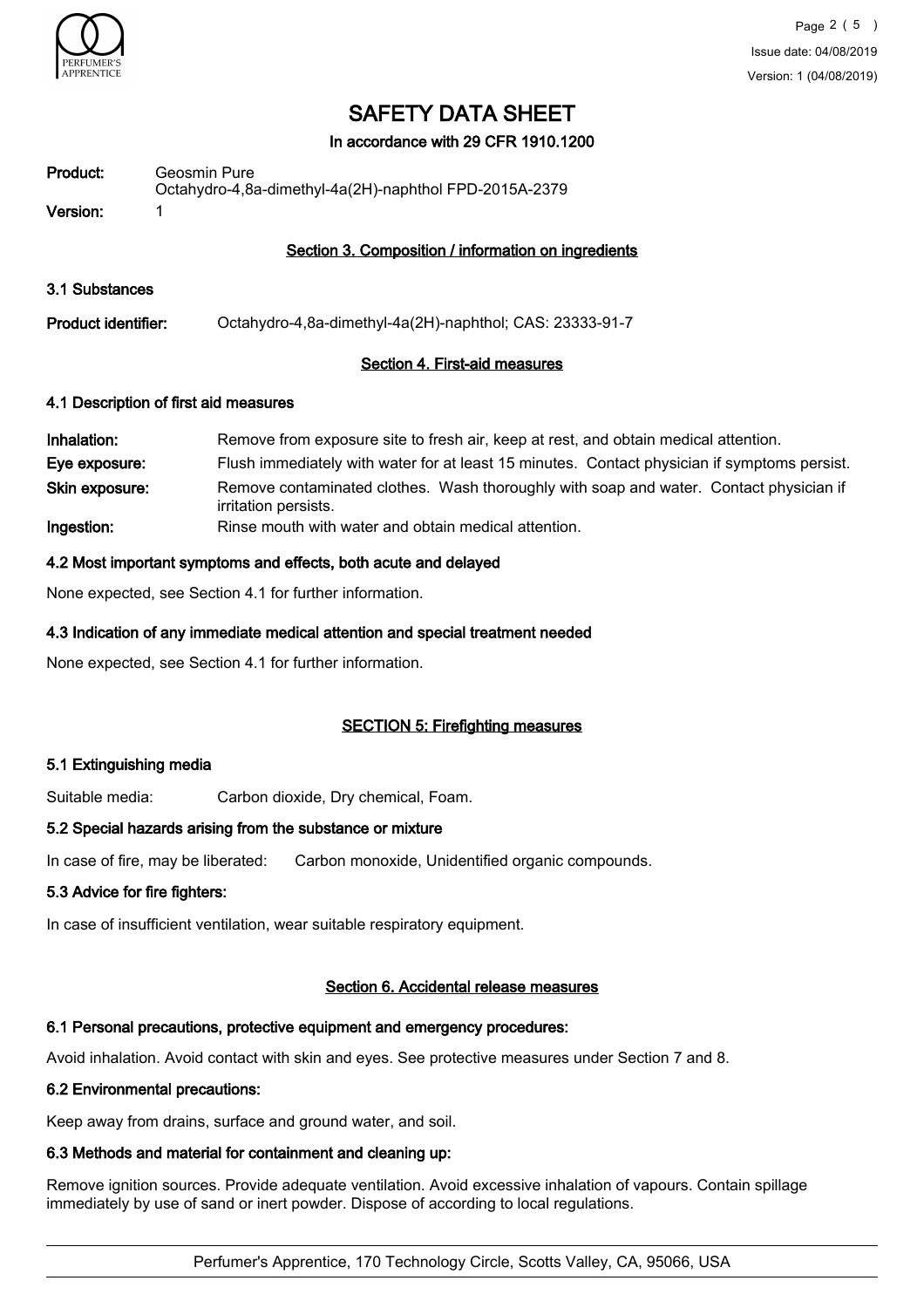

#### In accordance with 29 CFR 1910.1200

Geosmin Pure Octahydro-4,8a-dimethyl-4a(2H)-naphthol FPD-2015A-2379 Product: Version: 1

#### 6.4 Reference to other sections:

Also refer to sections 8 and 13.

#### Section 7. Handling and storage

#### 7.1 Precautions for safe handling:

Keep away from heat, sparks, open flames and hot surfaces. - No smoking. Use personal protective equipment as required. Use in accordance with good manufacturing and industrial hygiene practices. Use in areas with adequate ventilation Do not eat, drink or smoke when using this product.

#### 7.2 Conditions for safe storage, including any incompatibilities:

Store in a well-ventilated place. Keep container tightly closed. Keep cool. Ground/bond container and receiving equipment. Use explosion-proof electrical, ventilating and lighting equipment. Use only non-sparking tools. Take precautionary measures against static discharge.

#### 7.3 Specific end use(s):

Fragrances: Use in accordance with good manufacturing and industrial hygiene practices.

### Section 8. Exposure controls/personal protection

#### 8.1 Control parameters

Workplace exposure limits: Not Applicable

#### 8.2 Exposure Controls

#### Eye / Skin Protection

Wear protective gloves/eye protection/face protection

### Respiratory Protection

Under normal conditions of use and where adequate ventilation is available to prevent build up of excessive vapour, this material should not require special engineering controls. However, in conditions of high or prolonged use, or high temperature or other conditions which increase exposure, the following engineering controls can be used to minimise exposure to personnel: a) Increase ventilation of the area with local exhaust ventilation. b) Personnel can use an approved, appropriately fitted respirator with organic vapour cartridge or canisters and particulate filters. c) Use closed systems for transferring and processing this material.

Also refer to Sections 2 and 7.

#### Section 9. Physical and chemical properties

## 9.1 Information on basic physical and chemical properties

| Not determined |
|----------------|
| Not determined |
| Not determined |
| Not determined |
|                |
|                |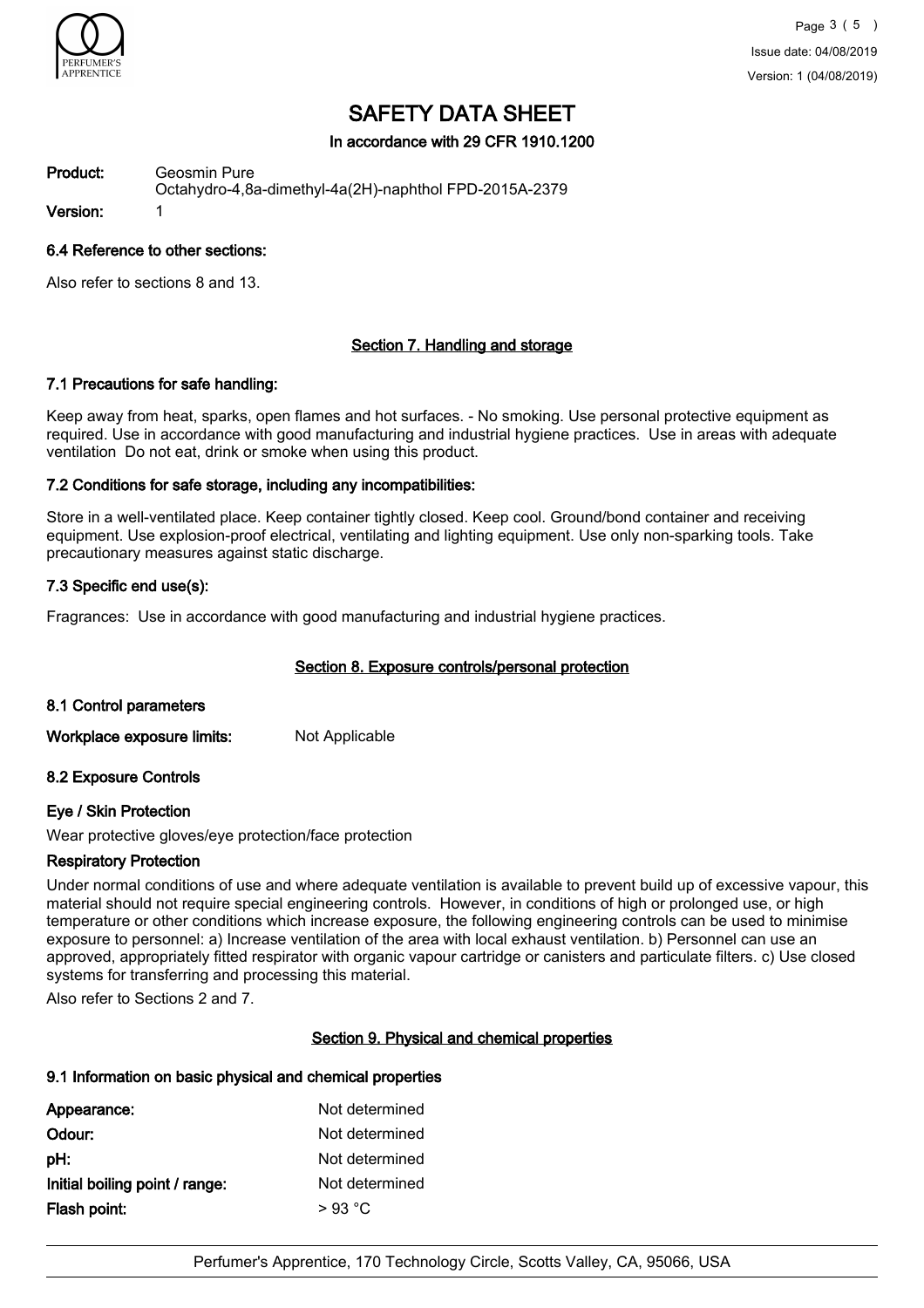

In accordance with 29 CFR 1910.1200

| Product: | Geosmin Pure<br>Octahydro-4,8a-dimethyl-4a(2H)-naphthol FPD-2015A-2379 |
|----------|------------------------------------------------------------------------|
| Version: |                                                                        |

| Vapour pressure:       | Not determined |
|------------------------|----------------|
| Relative density:      | Not determined |
| Solubility(ies):       | Not determined |
| 9.2 Other information: | None available |

## Section 10. Stability and reactivity

#### 10.1 Reactivity:

Presents no significant reactivity hazard, by itself or in contact with water.

#### 10.2 Chemical stability:

Good stability under normal storage conditions.

#### 10.3 Possibility of hazardous reactions:

Not expected under normal conditions of use.

#### 10.4 Conditions to avoid:

Avoid extreme heat.

10.5 Incompatible materials:

Avoid contact with strong acids, alkalis or oxidising agents.

#### 10.6 Hazardous decomposition products:

Not expected.

#### Section 11. Toxicological information

#### 11.1 Information on toxicological effects

This material does not meet the criteria for classification for health hazards under 29 CFR 1910.1200

| Assumed Toxicity Value (LD50 or ATE) for Acute Oral Toxicity:       | Not Applicable |
|---------------------------------------------------------------------|----------------|
| Assumed Toxicity Value (LD50 or ATE) for Acute Dermal Toxicity:     | Not Applicable |
| Assumed Toxicity Value (LC50 or ATE) for Acute Inhalation Toxicity: | Not Available  |
| <b>Inhalation Route:</b>                                            | Not Available  |

Refer to Section 2 for additional information.

#### Section 12. Ecological information

| 12.1 Toxicity:                      | Not available |
|-------------------------------------|---------------|
| 12.2 Persistence and degradability: | Not available |
| 12.3 Bioaccumulative potential:     | Not available |
| 12.4 Mobility in soil:              | Not available |